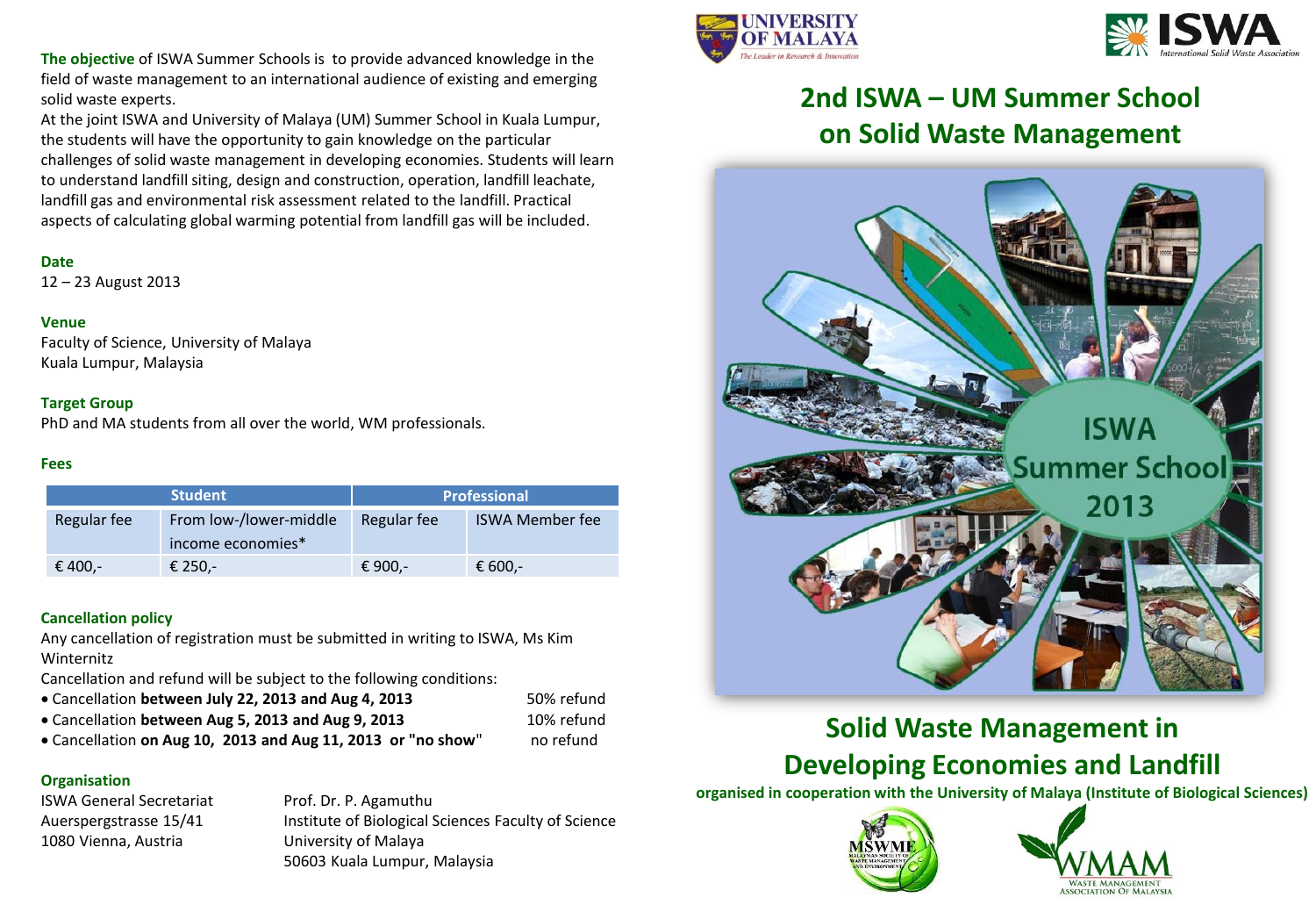## **1st week, August 12 - 17 2nd week, August 19 - 23**

| <b>Monday</b>   | <b>Welcome Note by Prof Agamuthu</b><br><b>Keynote address and Q&amp;A by Dato Dr Nazri</b><br><b>Waste management in developing</b><br>economies by Prof Agamuthu |
|-----------------|--------------------------------------------------------------------------------------------------------------------------------------------------------------------|
| <b>Tuesday</b>  | <b>Introduction on Landfill</b><br>Landfill siting<br>Landfill design & construction                                                                               |
| Wednesday       | Landfill issues in developing economies:<br>case of Malaysia                                                                                                       |
|                 | Landfill issues in developing economies:<br>case of Thailand<br><b>Role of informal sector</b>                                                                     |
| <b>Thursday</b> | Landfill issues in developing economies:<br>case of Indonesia<br><b>Emerging technologies in developing</b><br>countries<br>Landfill leachate & treatment          |
| <b>Friday</b>   | Landfill gas & global warming<br><b>GHG calculation from landfill gas</b>                                                                                          |
| <b>Saturday</b> | <b>Social activity: Excursion to Malacca</b>                                                                                                                       |

| <b>Monday</b>   | <b>Waste Economics &amp; Low-cost solutions</b><br>Landfill Health & Safety the practical<br>aspects<br>Landfill closure, post-closure &<br>monitoring |
|-----------------|--------------------------------------------------------------------------------------------------------------------------------------------------------|
| <b>Tuesday</b>  | <b>Excursion to Air Hitam and Jeram landfills</b>                                                                                                      |
| Wednesday       | How to get published?                                                                                                                                  |
|                 | <b>Project work</b>                                                                                                                                    |
| <b>Thursday</b> | <b>Project work</b>                                                                                                                                    |
| Friday          | Group presentation of project work<br><b>Farewell &amp; Certificate</b>                                                                                |
|                 |                                                                                                                                                        |

# **Recommended Accommodation**

Student Residential Hostel on campus – details on registration form

Alternative accommodation: http://www.lisadeinn.com/main.htm http://www.armada.com.my/rooms.php http://www.crystalcrown.com.my/petaling-jaya/rooms-rates http://www.hotelsentral.com.my/index.php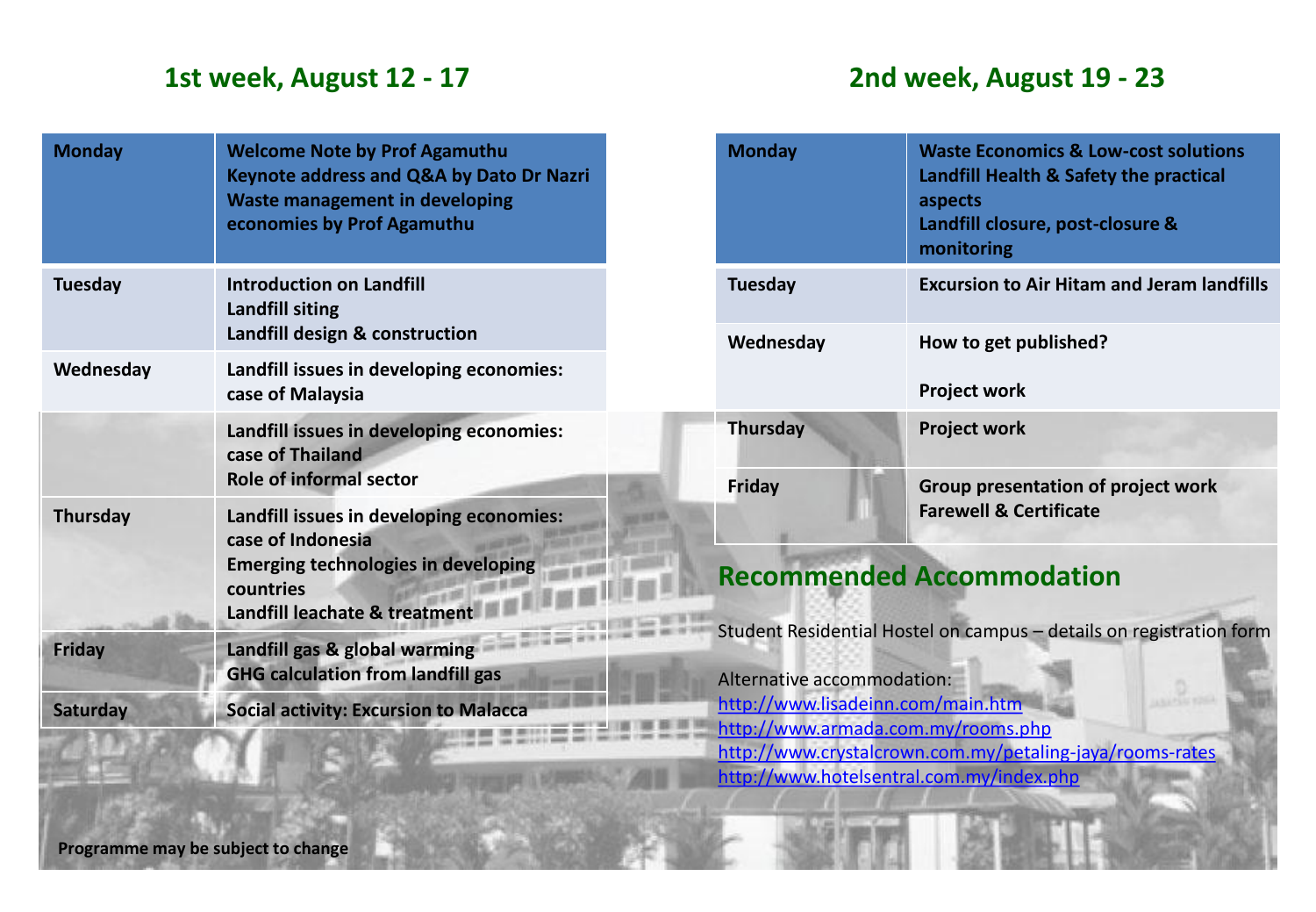

## **REGISTRATION FOR ISWA-UM SUMMER SCHOOL 2013**

**12 – 23 August 2013**

**Kuala Lumpur, Malaysia**

**Please return registration form to** 

**Ms Kim Winternitz by e-mail: kwinternitz@iswa.org or fax: 0043 (0)1 253 6001 99**

| Mr<br>Ms                                                                                                          |                                                                      |             |              |                        |  |
|-------------------------------------------------------------------------------------------------------------------|----------------------------------------------------------------------|-------------|--------------|------------------------|--|
| <b>Billing address:</b>                                                                                           | first name                                                           |             | last name    |                        |  |
|                                                                                                                   |                                                                      |             |              |                        |  |
|                                                                                                                   |                                                                      |             |              |                        |  |
|                                                                                                                   | Company                                                              |             |              |                        |  |
|                                                                                                                   |                                                                      |             |              |                        |  |
|                                                                                                                   | Street / No.                                                         |             |              |                        |  |
|                                                                                                                   |                                                                      |             |              |                        |  |
|                                                                                                                   | ZIP Code<br>City                                                     |             | Country      |                        |  |
| Tel/fax:                                                                                                          |                                                                      |             |              |                        |  |
|                                                                                                                   |                                                                      |             |              |                        |  |
|                                                                                                                   |                                                                      |             |              |                        |  |
|                                                                                                                   |                                                                      |             |              |                        |  |
| <b>Registration fee:</b>                                                                                          |                                                                      |             |              |                        |  |
|                                                                                                                   | Student                                                              |             | Professional |                        |  |
| Regular fee                                                                                                       | From low-/lower-middle                                               | Regular fee |              | <b>ISWA Member fee</b> |  |
|                                                                                                                   | income economies*                                                    |             |              |                        |  |
| € 400,-                                                                                                           | € 250,-                                                              | € 900,-     | € 600,-      |                        |  |
| Please tick appropriate box.                                                                                      |                                                                      |             |              |                        |  |
|                                                                                                                   | *according to the current <b>World Bank list</b>                     |             |              |                        |  |
| <b>ISWA Member Number:</b>                                                                                        |                                                                      |             |              |                        |  |
| If you forgot your ISWA member number please inquire at iswa@iswa.org                                             |                                                                      |             |              |                        |  |
| Registration fee includes excursions, lectures, lunch and coffee/tea breaks. Travel, accommodation and additional |                                                                      |             |              |                        |  |
| food must be covered by the attendees themselves.                                                                 |                                                                      |             |              |                        |  |
| Cancellation policy: Any cancellation of registration must be submitted in writing to ISWA, Ms Kim Winternitz     |                                                                      |             |              |                        |  |
|                                                                                                                   | Cancellation and refund will be subject to the following conditions: |             |              |                        |  |
|                                                                                                                   | . Cancellation between July 22, 2013 and Aug 4, 2013                 |             | 50% refund   |                        |  |
|                                                                                                                   | • Cancellation between Aug 5, 2013 and Aug 9, 2013                   |             | 10% refund   |                        |  |
|                                                                                                                   | . Cancellation on Aug 10, 2013 and Aug 11, 2013 or "no show"         |             | no refund    |                        |  |

Auerspergstrasse 15/41, A-1080 Vienna, Austria, Tel.: 0043 (0)1 253 6001, Fax: 0043 (0)1 253 6001 99, e-mail: iswa@iswa.org, www.iswa.org; Unicredit Bank Austria AG, Schottengasse 6-8, A-1010 Vienna, Austria, Account: 51574 002 593; IBAN AT83 1200 0515 7400 2593, BIC/SWIFT: BKAUATWW; UID/VAT Number: ATU64926067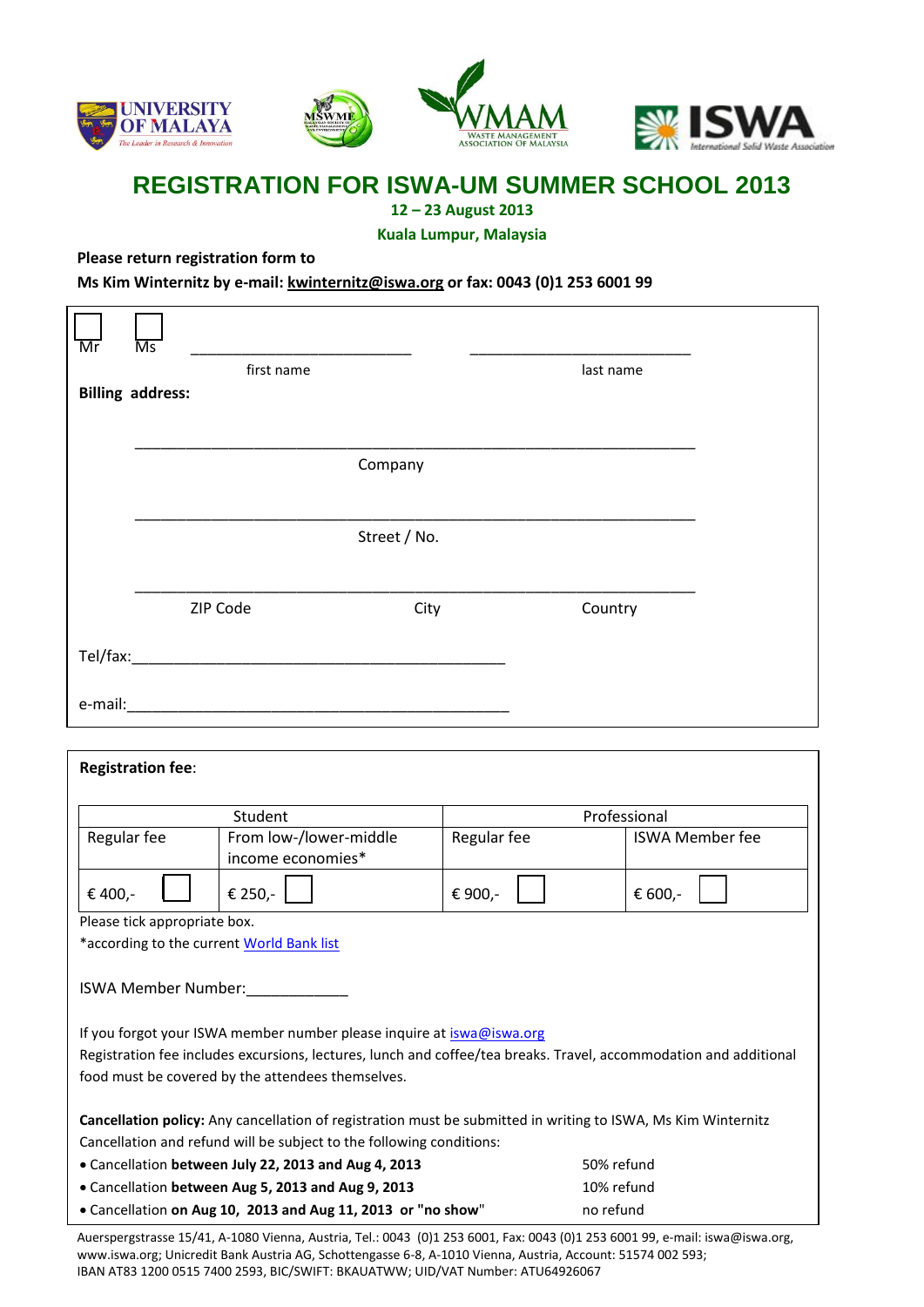







| Please tick the appropriate box: |  |                    |  |                             |  |
|----------------------------------|--|--------------------|--|-----------------------------|--|
| I am a MA student                |  | PhD student $\Box$ |  | working professional $\Box$ |  |

| Please consider that you may need a visa for Malaysia and that the procedure may take more<br>than a month. For a list of nationalities that need visa to enter Malaysia please click here. You<br>can find information about visas to Malaysia here. |                      |                                                                                                                        |         |  |
|-------------------------------------------------------------------------------------------------------------------------------------------------------------------------------------------------------------------------------------------------------|----------------------|------------------------------------------------------------------------------------------------------------------------|---------|--|
|                                                                                                                                                                                                                                                       |                      | If you require an invitation for visa purposes, please provide the following data:                                     |         |  |
|                                                                                                                                                                                                                                                       | Name as in passport: | <u> 1989 - Johann John Stone, markin film yn y brening yn y brening yn y brening yn y brening y brening yn y bre</u>   |         |  |
|                                                                                                                                                                                                                                                       | Date of birth:       | <u> 1989 - Johann John Stoff, deutscher Stoffen und der Stoffen und der Stoffen und der Stoffen und der Stoffen un</u> |         |  |
|                                                                                                                                                                                                                                                       |                      |                                                                                                                        |         |  |
|                                                                                                                                                                                                                                                       | Date of issue:       |                                                                                                                        |         |  |
|                                                                                                                                                                                                                                                       | Date of expiry:      |                                                                                                                        |         |  |
|                                                                                                                                                                                                                                                       | Passport number:     |                                                                                                                        |         |  |
|                                                                                                                                                                                                                                                       | address above):      | Address where you need the original to be sent to by ordinary mail (in case it differs from                            |         |  |
|                                                                                                                                                                                                                                                       |                      | Company                                                                                                                |         |  |
|                                                                                                                                                                                                                                                       |                      | Street / No.                                                                                                           |         |  |
|                                                                                                                                                                                                                                                       | ZIP Code             | City                                                                                                                   | Country |  |

Place, Date Signature Signature Signature Signature

## **International Solid Waste Association**

Auerspergstrasse 15/41, A-1080 Vienna, Austria, Tel.: 0043 (0)1 253 6001, Fax: 0043 (0)1 253 6001 99, e-mail: iswa@iswa.org, www.iswa.org; Unicredit Bank Austria AG, Schottengasse 6-8, A-1010 Vienna, Austria, Account: 51574 002 593; IBAN AT83 1200 0515 7400 2593, BIC/SWIFT: BKAUATWW; UID/VAT Number: ATU64926067

\_\_\_\_\_\_\_\_\_\_\_\_\_\_\_\_\_\_\_\_\_\_\_\_\_\_ \_\_\_\_\_\_\_\_\_\_\_\_\_\_\_\_\_\_\_\_\_\_\_\_\_\_\_\_\_\_